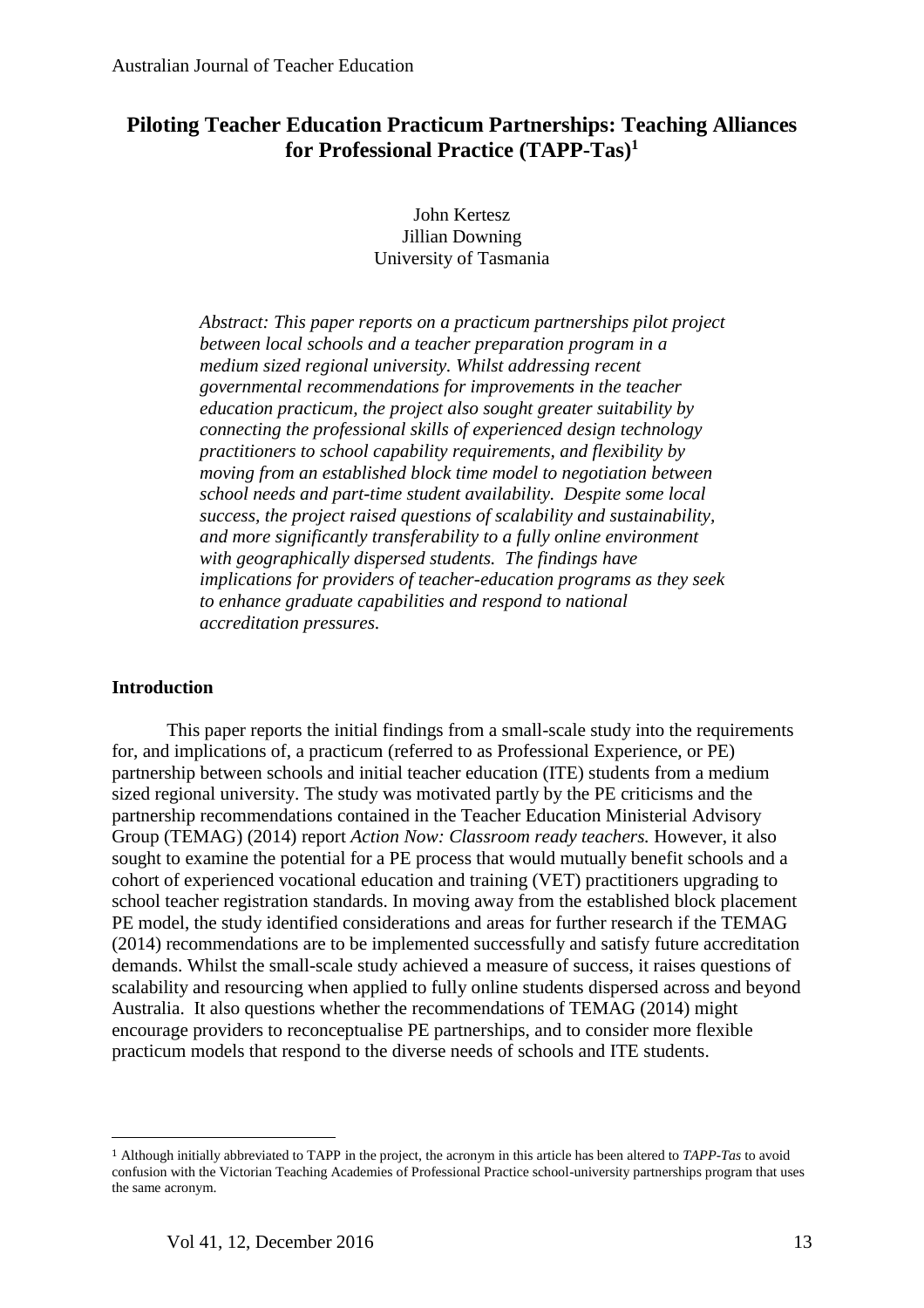# **Background**

The Bachelor of Education (Applied Learning) [BEdAL] is a 4-year fully online teacher preparation degree focusing on students who want to become teachers in the Design and Technology curriculum area in Australian schools. Most of the student cohort are already working as teachers in the Vocational Education and Training (VET) sector, mostly commonly in TAFE colleges. Teaching within the VET sector requires a vocational qualification in training and assessment (the Certificate IV TAE), whilst schools require a four-year undergraduate (or two year post-graduate) education degree. The BEdAL, therefore, provides professional development as well as a pathway for VET practitioners to teach in schools on graduation.

With current experience in classroom teaching and management as well as interpreting and implementing syllabus documents, BEdAL students are essentially *in-service* rather than pre-service teachers. There is plainly an immense difference between a 21-year old who has come straight to university from school, and a 40 year old who has had a career in construction, been teaching for 10 years, and who has substantial experience in working with diverse students. Nonetheless, BEdAL students are categorised as *pre-service* because they have not completed an accredited teacher-education degree.

Consequently, and consistent with other ITE courses, BEdAL students must complete 80 days of PE in schools. Anecdotal feedback from the initial cohort undertaking their PE was of colleague schoolteacher (CT) asking "Why do you have to do PE?", whilst eagerly taking advantage of their classrooms skills not normally expected with a regular teachereducation student. This prompted university staff to consider how best to integrate PE within the units of study for the BEdAL cohort, ensure that students were challenged on placement, and also to offer the most value to placement schools. Given that most BEdAL students combine study with their (often full-time) role as VET teachers, an additional consideration was a process for PE to be completed in a logistically viable manner, such as an extended part-time basis rather than the established block placements at this university.

#### **National Imperatives in Teacher Education**

As course staff considered how best to structure PE for both students and schools, the Teacher Education Ministerial Advisory Group (TEMAG) (2014) published their report *Action Now: Classroom ready teachers*. This report judged that "Providers, school systems and schools are not effectively working together in the development of new teachers. This is particularly evident in the professional experience component of initial teacher education, which is critical for the translation of theory into practice" (TEMAG, 2014, p. ix). It noted that "provider support to pre-service teachers undertaking professional experience has significantly eroded" (p. 28), and that "close working relationships through effective partnerships between providers and schools can produce mutually beneficial outcomes" (p. 31). The report argued for "Greater flexibility in the timing of placements in the school year…[to achieve] exposure to a variety of elements of school life…[and to]…lessen the pressure on schools" (p. 29), and that "every program provider should establish formalised partnership agreements with placement schools" (p. 32). In particular, Recommendation 19 exhorted "Higher education providers [to] deliver integrated and structured professional experience throughout initial teacher education programs through formalised partnership agreements with schools" (p. xiv).

Teaching Alliances for Professional Practice (TAPP-Tas) was devised to respond to the BEdAL practicum challenges and address these questions through matching experienced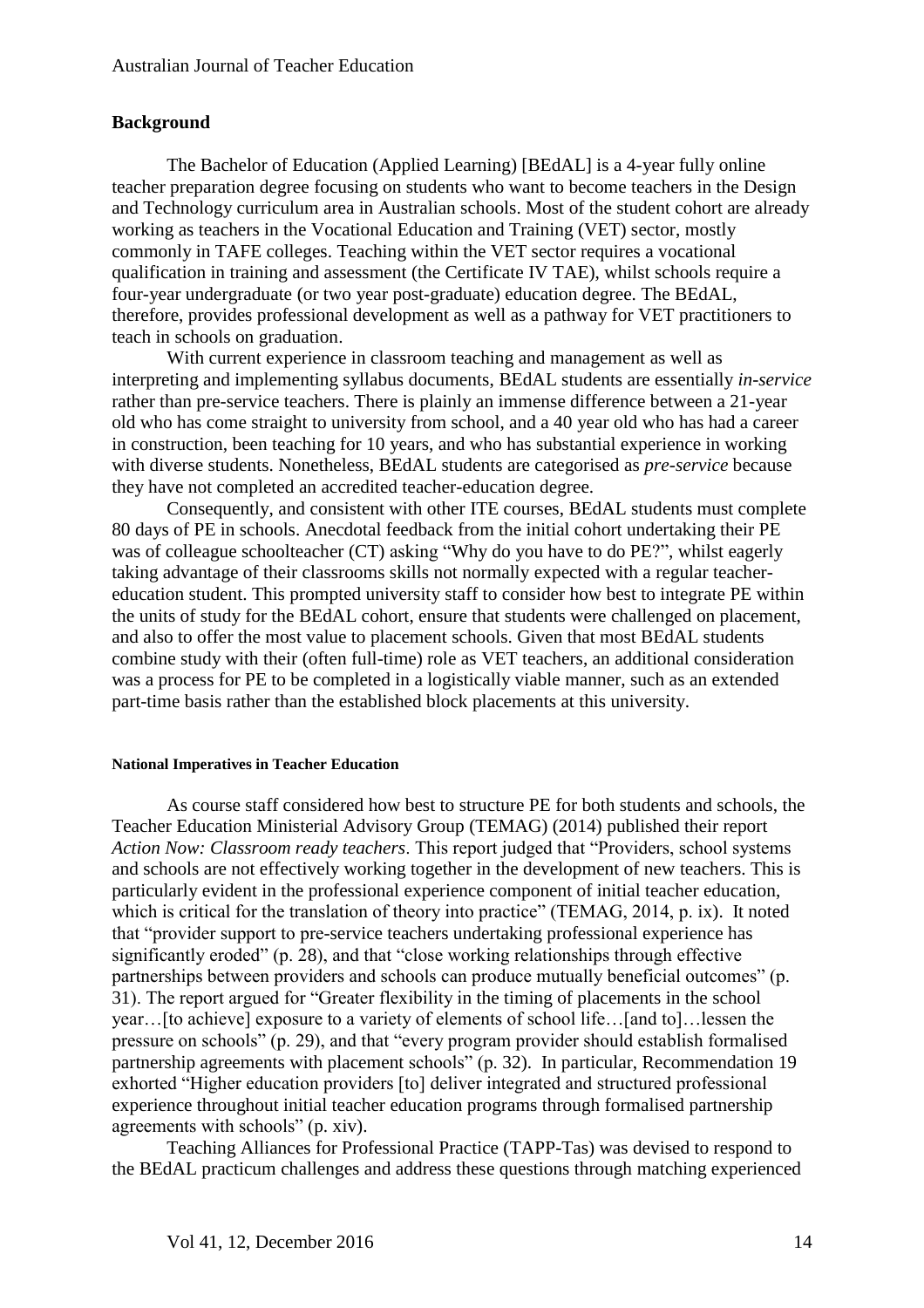VET teacher professional capabilities to school curriculum needs and, given the co-existing role of student and teacher, negotiating attendance days based on mutual availability and convenience. Although planning for TAPP-Tas preceded *Action Now: Classroom ready teachers*, implementation soon after publication of that significant report meant that TAPP-Tas became an opportunity to examine the university-school partnership concept with a unique teacher education cohort, with the aim to add usefully to the current discussion about how teacher-education providers might respond to the TEMAG (2014) recommendations. Specifically, the research questions framing the project were**:**

- 1. What is the potential for, and viability of, a professional experience structure that matches BEdAL student capabilities with school needs?
- 2. What are the planning, coordination, and assessment requirements for such a negotiated professional experience system?
- 3. How can BEdAL experienced VET teachers contribute best to schools, and maximize their own learning during practicum placements in traditional school settings? To begin with, relevant teacher-education literature was reviewed to establish factors

impacting on effective PE, and to define the concept of practicum partnerships.

### **Issues in Literature Theory-Practice Dissonance**

The TEMAG (2014) recommendations highlight the theory-practice gap that has figured regularly in teacher education discourse since Dewey in the early 1900s, with literature suggesting that "there is only, at best, a tenuous relationship between the theoretical knowledge of teachers and their developing practice during their pre-service and initial teaching years" (Allen & Wright, 2014, p. 138; Korthagen, Loughran, & Russell, 2006). Thomson (2000) defines this theory-practice gap as a binary relationship between the university as a place to learn *about* teaching, with the school as the place to learn *how*: "Pedagogy is the main game of both teacher educators and school teachers, albeit situated in different sub-field, but the binary works to render relatively invisible their similar concerns, shared beliefs and pedagogical practices" (p. 70). He further suggests that what should be a cooperative joint venture of praxis is subverted by what Bourdieu (1990) calls a "dialectic of distinction", where the theoretical dimension of the university and the "real world" of schools each struggle for dominance. Korthagen, Loughran and Russell (2006) express concern that "contradictions persist between theory and practice within teacher education institutions and, in many respects, little progress has been made through several generations of rhetoric about teacher education reform" (p. 1036). Wong and Chuan (2002) suggest this may be because tenured academics in higher education, metaphorically at least, look down on both the status and knowledge of their school colleagues. However, a more useful explanation might be a mutual lack of understanding as the longer term research focus of academics comes up hard against the immediate daily classroom responses required of teachers, particularly where the academic has no "chalkface" experience (Grundy, Robison, & Tomazos, 2001). Darling-Hammond (2010, p. 40) approaches the issue from a more practical perspective, arguing that traditional teacher education represents a haphazard, and additional rather than integrated, arrangement of clinical practice in schools. Others have noted that classrooms that are totally divorced from the abstractions of the front-loaded coursework in universities (cf., Choy, Wong, Goh, & Low, 2014; Zeichner, Payne, & Brayko, 2015). Zeichner (2010) criticizes the traditional approach further by pointing out that, on one side, the classroom teachers have minimal knowledge of the structure and content of the campus courses, whilst, on the other,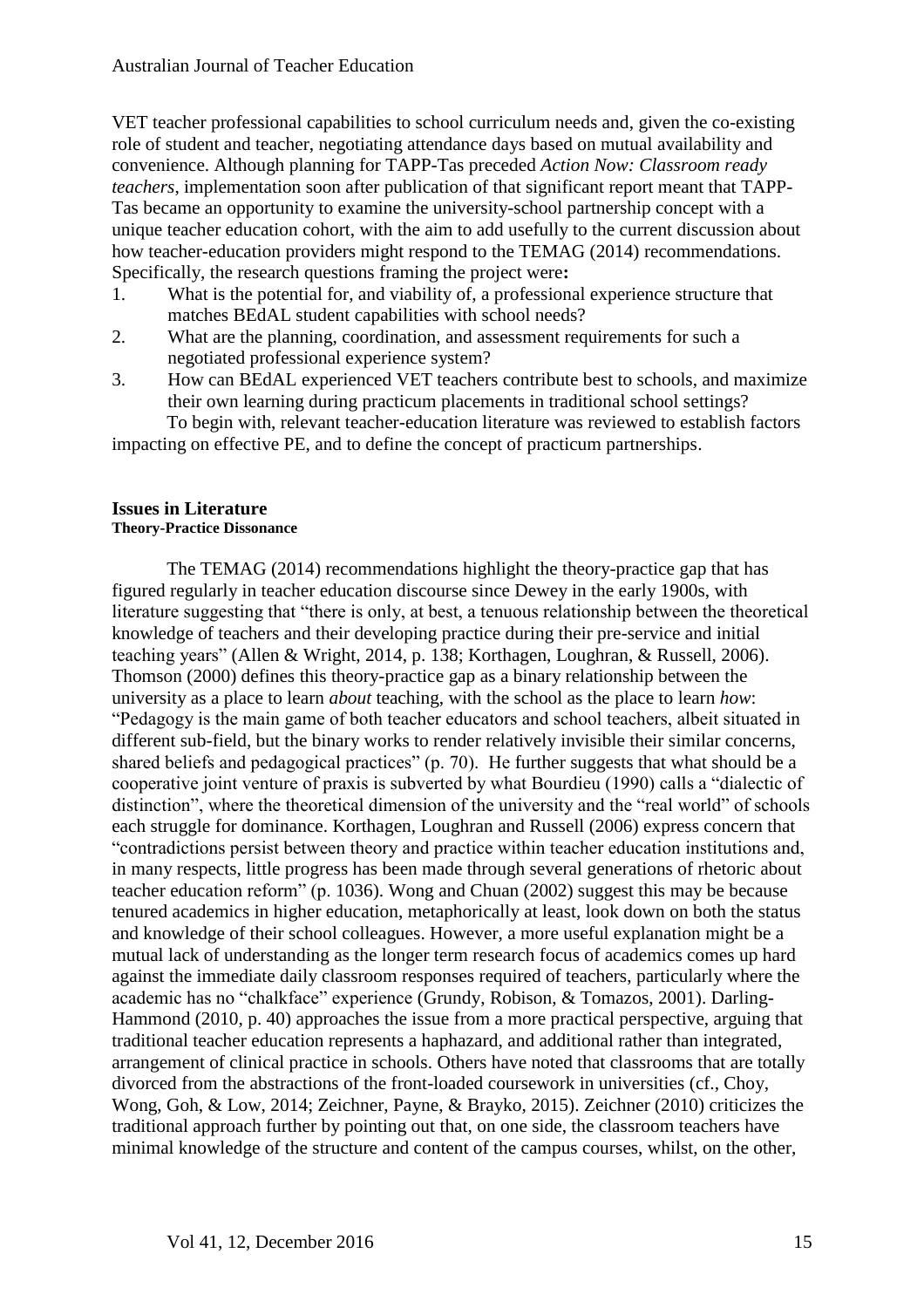academic faculty are content to leave the matter of teaching practices to students and their CT in what becomes a *caught* rather than *taught* process.

For students, this dissonance manifests in their university promoted – but not necessarily practised - contemporary theoretical constructivist views of education confronting traditionally organised classrooms where compliance to established transmission teaching is more likely to yield a successful grading from CT few, if any, of whom have mentoring expertise (Castano, Poy, Tomsa, Flores, & Jenaro, 2015; Korthagen, Loughran, & Russell, 2006). Also, there is the clear distinction in some cases between what are considered theoretical university and practical classroom learning requirements, accentuated by the extraction of practicum from within teaching units in some courses (Allen, Ambrosetti, & Turner, 2013; Darling-Hammond, 2010; Keogh, Dole, & Hudson, 2006; Korthagen, Loughran, & Russell, 2006). Thereafter, inadequately defined roles and poor communication between stakeholders contribute to a situation where the administrative requirements of placement availability receive greater attention than student learning needs (Allen & Wright, 2014). Korthagen, Loughran, and Russell (2006) captured the common reality as:

*while the traditional program structure appeared to give lip service to close cooperation, the reality was that teacher candidates arrived at three different points in the school year, stayed for 3 weeks during which they might be visited by a faculty member, and departed to return to the university. The routine was familiar, the rationale had long been forgotten, and cooperation was anything, but close (p. 1035).*

It is significant that these practicum issues relate to genuine pre-service teacher courses, where the student may have nothing other than their own school years as a reference point. Because most BEdAL students have both life and teaching experience, the potential for dissonance increases markedly. Not only could there be a disjuncture between university theory and classroom reality, but both could clash with their own teaching experiences and practices.

### **Practicum Partnerships**

The concept of practicum partnerships is not new. Although not proposing a model, Thomson (2000) advocated the concept of teaching as a practice to break the binary relationship and draw more equally on the strengths of both universities and schools. Wong and Chuan (2002) report a National Institute of Education in Singapore Practicum Partnership Model initiative wherein schools were allocated a broader role in teacher education, induction, and mentoring. Brady (2002) reported cases of university staff collaborating with primary teachers in developing pre-service teaching curriculum, alteration of course structure in response to partnerships, and initiation of joint research between academics and teachers. Anagnostopolous, Smith, and Basmadjian (2007) advocated the adoption of Engestrom's (2003) concept of horizontal expertise to resolve the binary challenge and "reenvision the institutional boundaries that mark teacher education's multiorganizational terrain as potential resources for organizational learning" (p. 140). They report joint construction of a rubric to assess student teacher practices in two core areas of teaching English, through which "University and secondary teachers began to view themselves as partners rather than competitors. This helped resolve many frustrations and tensions" (p. 150). However, these researchers noted some resistance to the project by students who were left out of the process. In outlining their seven principles underlying teacher education programs, Korthagen, Loughran and Russell (2006) include as number six "Learning about teaching requires meaningful relationships between schools, universities and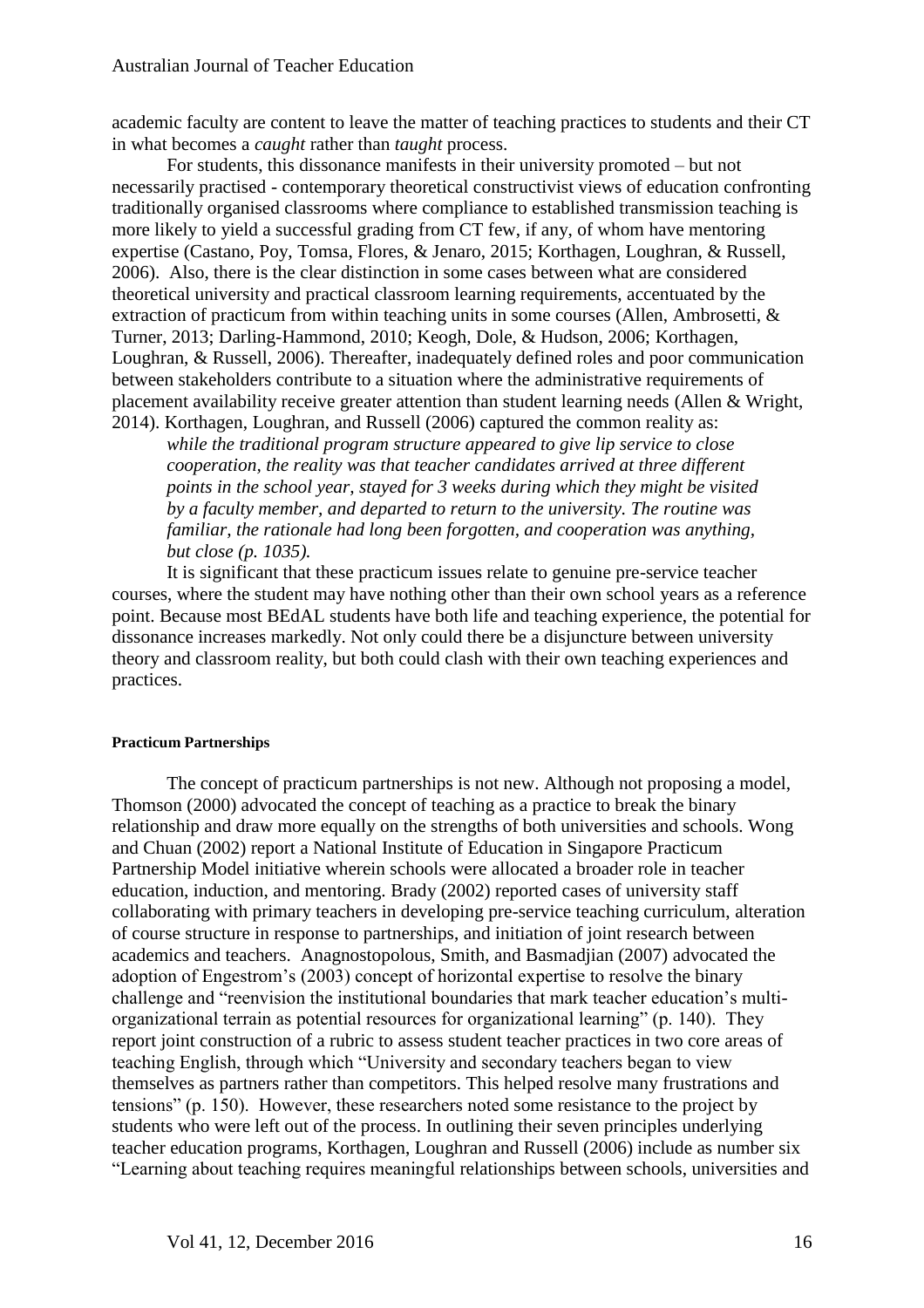student teachers" (p. 1034), thus including all parties. They meanwhile caution that "Close cooperation in the name of supporting learning about teaching requires the ability to hold three different perspectives simultaneously: the perspective of the individual learning to teach, the perspective of the teacher in a school, and the perspective of the teacher educator in the university setting. Not everyone is willing and able to do this" (p. 1034).

Kruger, Davies, Eckersley, Newell, and Cherednichenko (2009, p. 10) reported on university-school partnerships in response to the "Top of the Class" 2007 inquiry into teacher education by the House of Representatives Standing Committee on Education and Vocational Training. They stressed the need for any partnership to focus primarily on school student learning with trust, mutuality, and reciprocity as the key supporting principles (Grundy, Robison, & Tomazos, 2001). Essential elements were identified as school principal support, an agreed school need, and adequate resourcing of teacher and academic involvement. Most significantly, they argue that "university-school partnerships cannot be left to individual initiative" (p. 13), but must actively be supported by governments and systems if they are to remain sustainable. However, they also stressed that "successful partnerships bring the stakeholders around personalised and localised interests in learning" (p. 10); one size should not try to fit all.

Darling-Hammond (2010) makes a strong case for teacher education having to confront the challenge of "how to foster learning about and from practice *in* practice" (p. 42). She advocates an overhaul of university-school relationships, saying that

*Teacher educators must be prepared to create partnerships with schools in their communities, confront and dismantle those regularities of the university that prevent investments in strong academic and clinical training, and behave as members of a profession. This will mean embracing a new form of professional accountability that leverages universally strong practice in all programs that prepare teachers (p. 45).* 

Zeichner (2010) at the same time argues for the "creation of hybrid spaces in preservice teacher education programs that bring together school and university-based teacher educators and practitioner and academic knowledge in new ways to enhance the learning of prospective teachers" (p. 92). Notably, he argues for greater effort and expenditure in the United States to establish boundary-spanning and hybrid programs to encourage innovative teaching, as opposed to increasingly elaborate accountability measures. Gursoy (2013) advocates that courses be redesigned "so that the [practicum] process provides more opportunities for feedback sessions where CTs [cooperating teachers], [university] supervisors and STs [student teachers] join at the same time" (p. 422), to yield increased beneficial direct feedback and enhance the depth of student reflective learning.

Other research suggests that effective practicums are constructed around genuine school-university partnerships where the responsibilities and roles of both school staff and university lecturers are clearly defined, and where communication between these stakeholders is genuine, frequent, and meaningful. Furthermore, linking school professional experiences to assessable university coursework represents a valuable opportunity to integrate theory and practice that in turn can promote ongoing professional learning among graduate teachers (Allen, Ambrosetti, and Turner, 2013; Allen and Wright, 2014; Kruger, Davies, Eckersley, Newell & Cherednichenko, 2009).

With respected teacher educators and research outcomes pointing over many years to the benefits of university-school partnerships to resolve the dichotomy between the theoretical content of teacher education courses and the realities of the classroom, the recommendations of the TEMAG (2014) report should not have come as a surprise. However, university financial pressures and inertia seem to play their part in hindering change (Allen and Wright, 2014). This statement by Zeichner (2010) seems prophetic: "One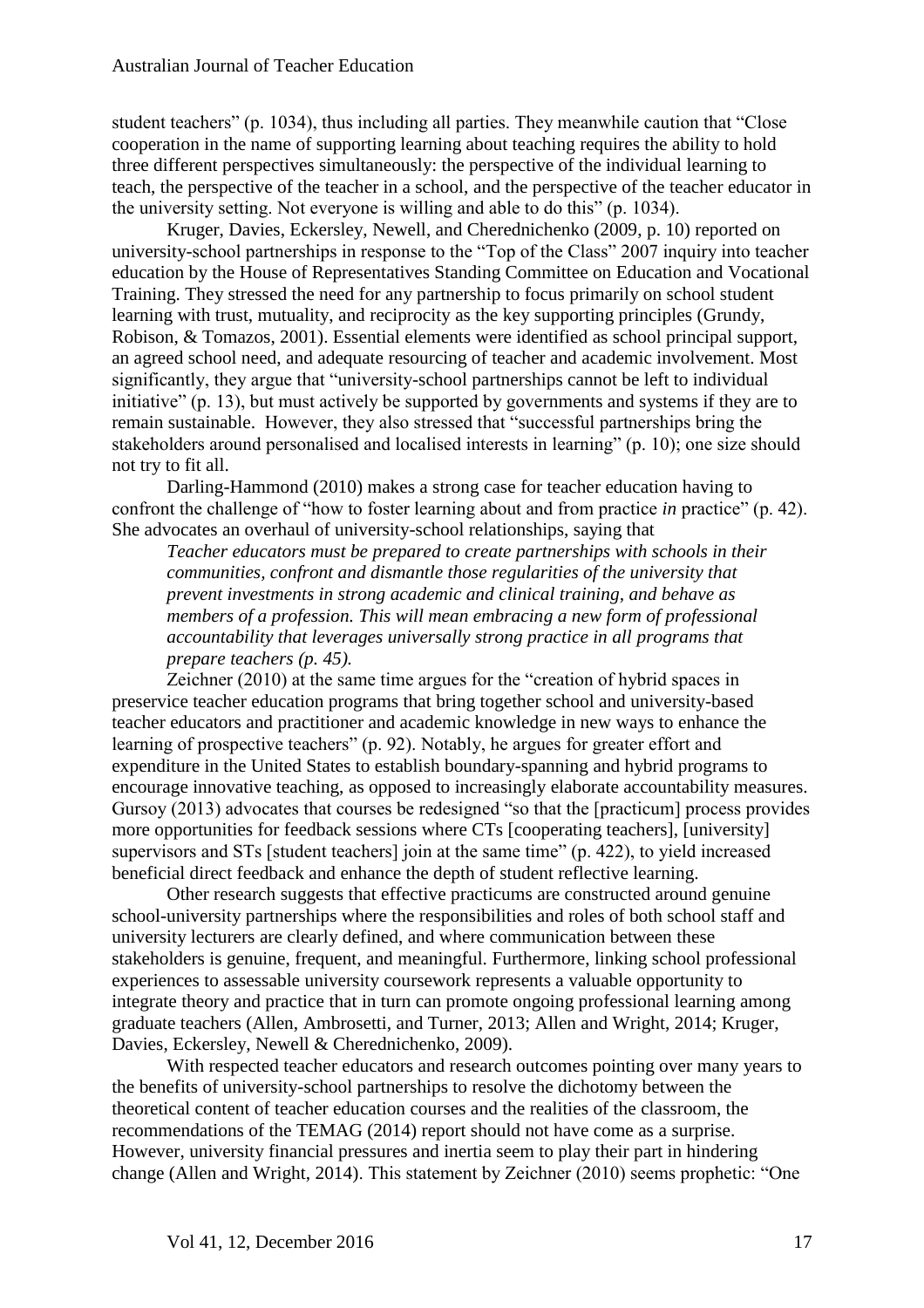of the most difficult challenges for me over the years has been to mobilize the intellectual energy in my department around strengthening what our student teachers do in their school and community placements and the rest of their teacher education program" (p. 90). To change is to invite additional work in an environment where research output attracts greater rewards than teaching quality.

# **Teaching Alliances for Professional Practice (TAPP-Tas) – Overview**

A mail-out to Tasmanian schools introduced Teaching Alliances for Professional Practice (TAPP-Tas) as a PE model where the skill set of the VET teacher could be aligned to school curricular needs within mutually acceptable timings. The examples presented were a qualified chef placed prior to the school fair, or a metals teacher supporting a school technology teacher with a welding unit not available normally within that school. Five schools responded positively to the approach. A BEdAL lecturer then personally briefed school PE coordinators on the TAPP- Tas concept and the BEdAL student skill sets on offer, and provided a copy of a unique procedures and protocols document that defined expectations and responsibilities of all parties; the university, placement school, and VET employer. Once participation was secured, the school and BEdAL student were then free to negotiate directly the scope of, and timing for, the placement. Even in its implementation, TAPP- Tas differed significantly from the established block placement model as in the following table:

| <b>Characteristics</b>     | <b>TAPP-Tas</b>                                     | <b>Established Block</b>                           |
|----------------------------|-----------------------------------------------------|----------------------------------------------------|
| <b>Placement approach</b>  | teacher to teacher discussion                       | university PE office staff remote<br>contact       |
| <b>Timing</b>              | negotiated                                          | university scheduled                               |
| <b>Management</b>          | negotiated - BEdAL student as<br>partner            | transactional - student as candidate<br>supplicant |
| <b>Procedures</b>          | collegial consensual                                | procedural bureaucratic                            |
| Workload characteristic    | professional asset $=$ student<br>learning enhancer | inexperienced neophyte $=$ perceived<br>CT burden  |
| <b>Expectations</b>        | negotiated                                          | dictated                                           |
| <b>Academic assessment</b> | integrated                                          | separate                                           |
| Relationship               | partnership                                         | transaction                                        |
| <b>Benefit</b>             | mutual                                              | primarily university                               |

**Table 1: TAPP-Tas compared to established block placement model**

The TAPP-Tas model was different to the established PE procedures in the Faculty that specifically directed no academic assessment was to occur during placements that were rigidly scheduled in the semester timetable. In other programs, academic work was scheduled for completion prior to placement, and subsequent PE assessment responsibility relegated to the school colleague teacher, except in cases of *At Risk* poor classroom performance. University theory learning and classroom practice were clearly and physically segregated by both content and responsibility. Conversely, BEdAL placements included an assessed learning task in the form of a *PE blog* where students were expected to reflect on a daily and weekly basis on the application of their professional and pedagogical learning into the school classroom. In addition to complementing the colleague teacher assessment and moderating student outcomes, the *PE blog* mitigated the theory-practice dissonance by regularly involving lecturers in blog discussion of practicum achievements and challenges. This was further supported by a flexible semester program where classroom experienced BEdAL students could achieve learning outcomes regardless of their placement timing. Although the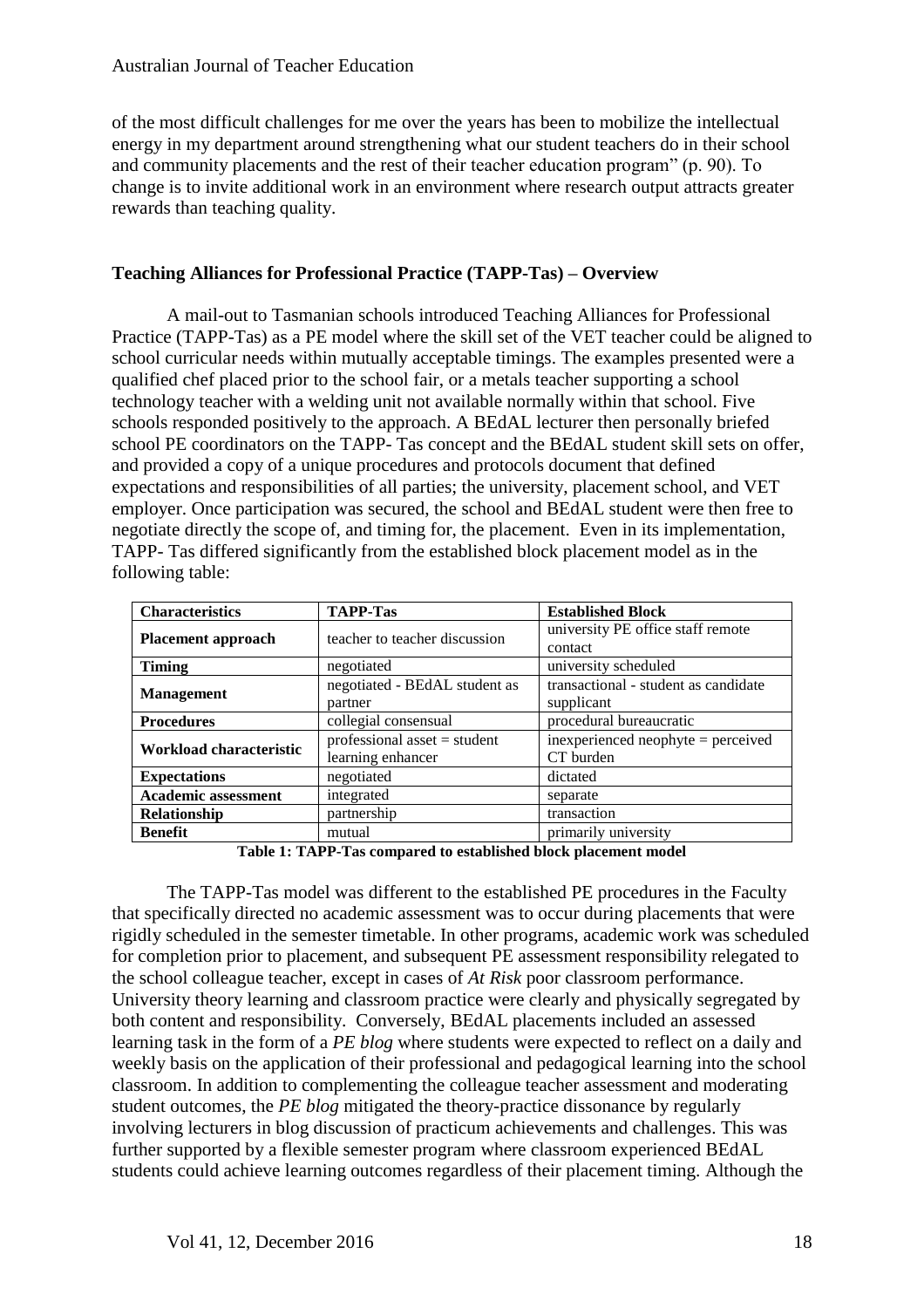lesson planning module was established as a prerequisite, this planning flexibility also benefitted genuine pre-service candidates.

#### **Methodology**

TAPP-Tas was conducted as an action research project because it sought to trial concepts and practices that were likely to lead to further questions and modification of the initial concept (Klein, 2012), and because the results likely would impact on both the planning and delivery of both the BEdAL and other initial teacher education programs at this university (Ming-Fai & Grossman, 2008). Furthermore, course staff needed to respond to a range of variables, such as translation of VET pedagogies into a school setting within the framework of the Australian Curriculum, and the potential for reemergence of the professional class struggle between school and VET teachers that had anecdotally poisoned the *Tasmania Together* educational reforms. Staff considered TAPP-Tas not a panacea, but rather a first tentative step on a learning journey to develop the best practicum for students, underpinned by research and responsive to contemporary demands.

For the pilot project, seven experienced VET teacher BEdAL students undertook TAPP-Tas placements in four different schools, including a public high school and college, and an independent K-10 school. Prior to the placement, a lecturer briefed deputy principals and PE coordinators, sought concurrence to a protocols and procedures document, and informed them of the research dimension of the project. At the conclusion of the placement, PE coordinators, colleague teachers, and BEdAL students participated in semi-structured interviews about their TAPP-Tas experiences. The completed interviews were transcribed for analysis. Because the researcher occupied multiple roles during the data collection – supervisor, manager, teacher colleague, and lecturer – and would be doing so thereafter, particular care was taken to ensure that the authentic voices of classroom participants spoke to the research questions.

#### **Findings**

Overall, both schools and BEdAL students responded positively to the TAPP-Tas placements. Schools appreciated the prior negotiation about the capabilities and experiences of the BEdAL students; "It is about finding out who they are and what they're interested in and what we're trying to achieve together. So that conversation prior to placement was really good" (School 1, PE Coordinator). One colleague teacher particularly was keen for more information: "What are they interested in? What do they like to do? I'd like to know that. What are their hobbies?" (School 1, PE Coordinator).

Three key themes emerged in the interviews: placement timings, professional relationships, and behaviour management.

#### **Placement timings**

In two schools, the negotiated timings either mattered not at all, or were seen as beneficial:

*It doesn't matter…It doesn't matter at all. (School 1, Teacher A)*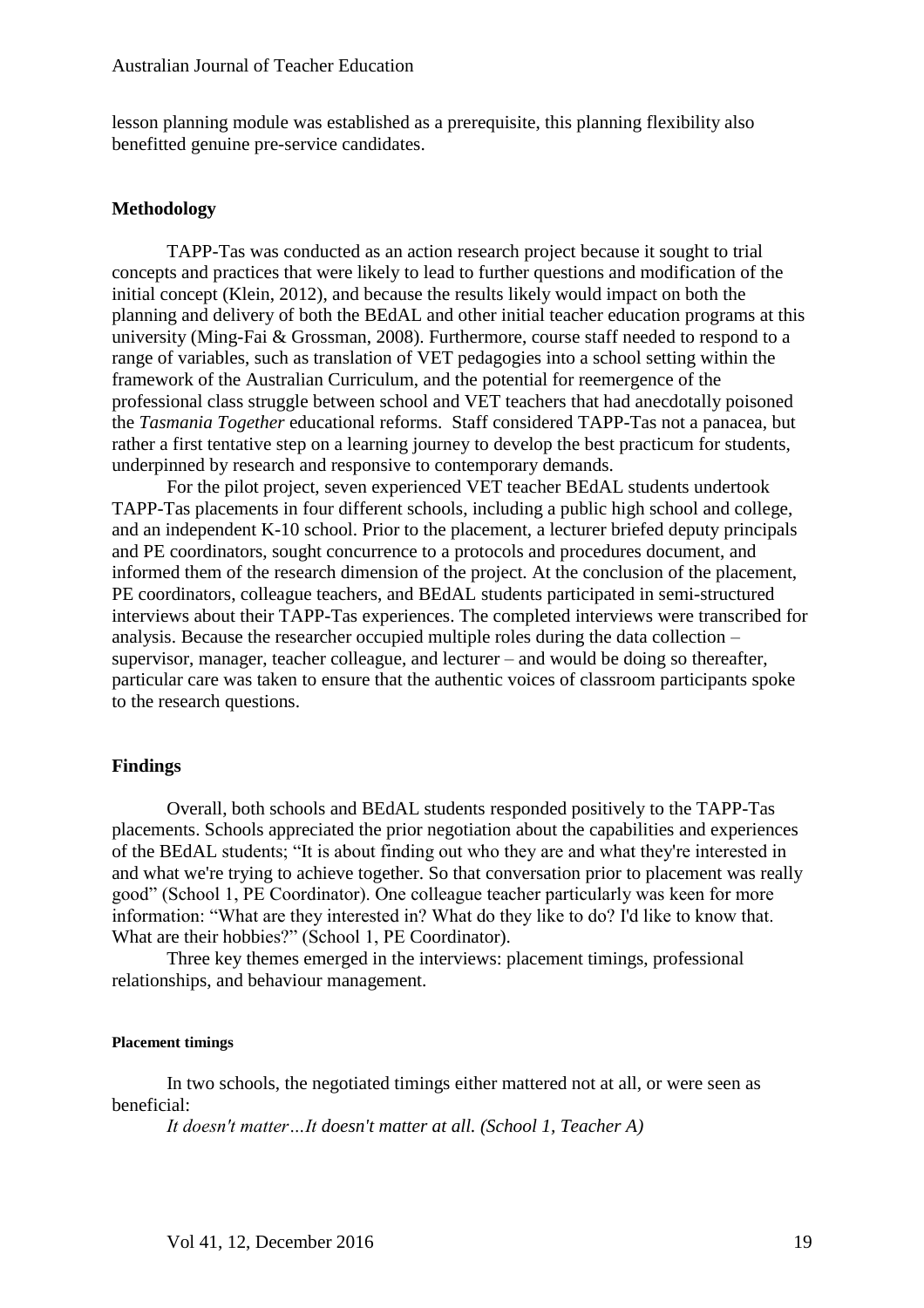*You can plan for that day, pick a day that works well to have an extra pair of hands…it's not as intense as having someone there the whole week and adding to your workload (School 3, Teacher)*

However, in another school, the curriculum and timetable presented some challenges: *They weren't there that five-day procession of days…And so that continuity wasn't there. Especially at [this school], because everything moves so quickly, and one week looks nothing like the week before. It was like entering a whole new world every single week (School 2, Teacher A)*

*One week she'd be walking into a [Science] lesson and the next week be walking into a history lesson. To be prepared to then work on what she was interested in, which was learning support, for her to be flexible enough to go from science to math to literacy, within a week's time, without sometimes knowing. That's where we probably could have been better in communicating back and forth (School 2, Teacher B)*

*She learned that some Fridays, that didn't happen, and then some Fridays she couldn't come. So it was always a give and take. We'd be lined up ready for her to come, and then something would happen with her work (School 2, Teacher B)* For one school, the scheduling of a longer PE later in the year – when it generally

suits the university - was a challenge in providing the best learning experience: *I think if it had been a bit earlier it would have been more beneficial for [him] to actually see the kids in a more, I don't know, absorbent way if you like when they were earlier and fresher in the year. This time of year for my subjects especially, kids are working on folios. (School 4, Teacher A)*

The difference in responses suggests that any model such as TAPP-Tas needs greater levels of liaison between the university and school staff; to identify curriculum and timetabling challenges in advance, to find the best times for placement, and to establish the longer term implications of changes to PE. One model might not suit all school situations. School preferences, flexibility, and limitations for placements appear to be key considerations for effective PE partnerships. BEdAL students identified particular benefits from the negotiated timings:

*Because I've done one over two terms, having been there for a longer period of time, it's allowed to me to develop relationships with the people in the school… I've been able to actually see [student] projects from planning right through to exhibition and then come back the next term and go, "Well, you didn't do that last term, so let's make sure you do it this term." I've actually been able to implement and help them implement changes over time (School 1, Student A). I think if you do weekly, if you're going for say a two-week block, you meet the kids and you sort of... It takes a week to get to know them and then you do a week and then you're gone. But if you do it every day a week, say for two semesters, you start to build a bit of a rapport. You start to get to know the kids, and get to know what they're about, and I think they see you more as part of the community, rather than just a student teacher coming for a few weeks (School 2, Student A).*

#### **Professional relationships**

Once alerted, schoolteachers soon recognised, appreciated, and valued the professional skills of their VET practitioner colleagues, and then managed the practicum to maximise outcomes for all concerned.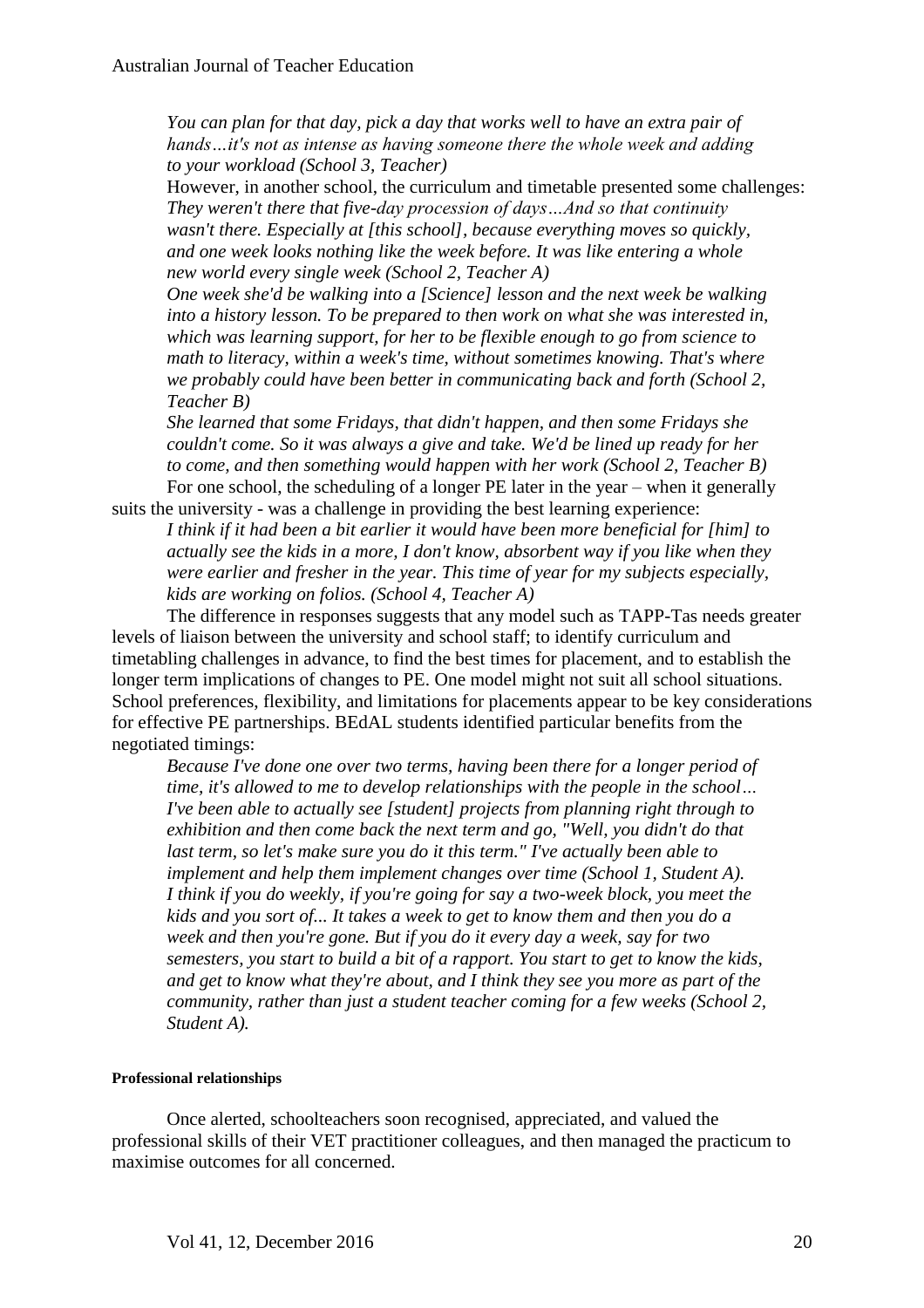*The biggest difference was that these people are coming in with maturity and a work experience, which they are trying to extend, and the placement has to respect that aspect (School 1, PE Coordinator).* 

*We knew that the teachers that are being placed with us were actual professionals already in their field. We knew that because of that, we had a lot of leeway in how they could come in and work with us…..we understood that we were dealing with professionals that were already quite experienced in their own fields. Many had never been in a middle school position before but they had that background [in teaching] (School 2, Teacher B).*

*I knew she was a highly skilled teacher, and that she just had an interest in our setting. And as our setting presents, it's something quite different to mainstream schools (School 4, PE Coordinator).*

*It's much more an equal relationship than a top-down, teacher/student relationship (School 2, Teacher A).*

BEdAL students identified dealings with their school colleagues as more collaborative than in their initial block placements where their existing skills and experience had not been identified. This led to the sharing of teaching approaches and techniques rather than the transmission of basic classroom techniques. BEdAL students also felt that school colleagues recognized their organizational and administrative skills.

*I was really impressed that when I first went to the school I met with the deputy principal who had been briefed by you and understood what the program was about, and we spent about half an hour looking at where I would fit the school and where the school would fit me, rather than me being dumped into a classroom … that was really good (School 1, Student A).*

*I felt really welcome from day one. I felt like I was another teacher walking into the school, not a student (School 1, Student B).*

*I think they also picked up very early on the fact that we knew all of our ethical responsibilities, and all of that sort of stuff… we're all on the same page with permission forms, with who was going to be supervising, who was going to be dropping off….all of that (School 1, Student A).*

*I must admit, overall, I did feel like I was a colleague rather than a student teacher… I think one of the things is that they asked me for feedback as well. It appeared that we were on the same level (School 3, Student A).*

*There was an incident…with a student, and my colleague teacher said, "Come for a walk for five minutes. What are we going to do with this kid? How would you handle this kid?" So they were actually treating us as equals in that professional dialogue (School 1, Student A).*

## **Behaviour Management**

A common preliminary concern in almost all TAPP-Tas schools was how BEdAL students would transfer adult pedagogies and classroom management skills to an adolescent environment, but these appeared to dissipate quickly. Whilst any teacher is likely to experience some adjustment in a new school or classroom situation, behaviour management did not predominate as a concern for BEdAL students in the same way as the majority of their pre-service peers. Rather, BEdAL practitioners quickly adapted their own behaviour management philosophies and styles, drawing again richly on teaching experiences in their own varied settings. School colleagues acknowledged this in the interviews: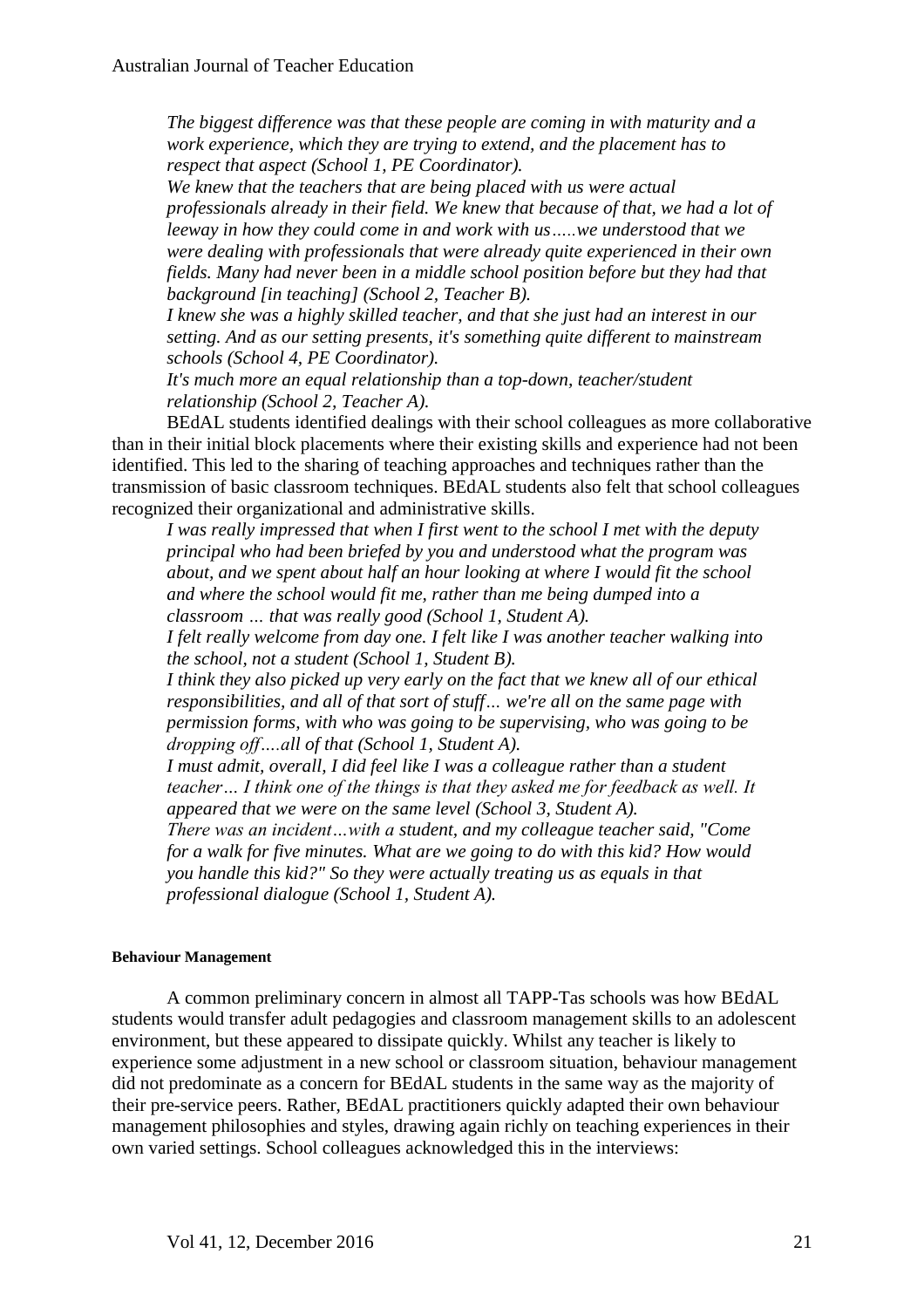*To be in with the 6s and 7s, was a bit of an eye-opener, I think. But, again, he worked through them really nicely. We spoke about little things that arose and came up during the lessons at the end of each lesson. He was right on top of it. He did a great job (School 1, Teacher B).*

*One of those classes is reasonably challenging, the Grade 7 class. There was a behavioral incident. Just [her] capacity to manage that forward and not take it personally, but still be quite assertive in her response, is something . . . that the TAPP-Tas students come with, that we're not actually having to build. With [her] it was just . . . She was just checking with us her procedures…. not kind of doubting herself because there's been a behavioral thing. TAPP-Tas people know that it's not about them. They know it's about working with young people who are still developing their own skills (School 1, PE Coordinator).*

The capacity of the BEdAL students to respond well to behaviour issues in school settings could be attributed to not just life and classroom experience, but also to dealing often with challenging situations, such as transition programs for disengaged and disaffected youth, and in some cases prison education.

*Because she had been dealing with a whole bunch of prisoners whose illiteracy had been fundamentally part of the cause for why they were in prison, there was an element of urgency there, and an element of 'I need to help these kids' School 2, Teacher B).*

*I've taught inmates at the prison, people with low socio-economic backgrounds, people that have been previously disenfranchised with the education system. I think it went well, and the teacher gave me feedback to say that I did handle the situations very well (School 4, Student A).*

One BEdAL student reached down into her own internal strengths and background to defuse a potentially threatening situation and establish rapport for engagement.

*I had a boy come up to me and push me and threaten to hit me, and also the relief teacher, so I spoke to him, and I actually didn't take it seriously. I'm just like, 'He didn't hit me.' The next day he came up and apologized to me, and we had a little chat. When they knew that they were going to have a relief teacher, they turned around and said to me, 'Can you be our teacher today? We would like you to be our teacher' (School 1 Student C).*

## **Discussion**

The TAPP-Tas pilot can be considered successful in that it demonstrated clearly the potential for a negotiated practicum partnership beyond the established centrally scheduled block placement model. It demonstrated how BEdAL students appreciated being treated as professionals able to contribute positively to student learning, and how schools are keen to utilize placement student additional capabilities and knowledge. As one school colleague commented, "We probably got more out of [him] than [he got out of us]!" (School 1, Teacher B). This finding is relevant not just for experienced VET practitioners, but also career change teachers who may bring unexpected benefits to schools during PE, but who to date have been portrayed and treated as equivalent to their inexperienced colleagues, and identified on PE as just another pre-service student.

Success of the pilot rested heavily on personal engagement with the schools, and the shared principles and procedures document. Personal advocacy by the enthusiastic registered teacher BEdAL lecturer facilitated understanding and reinforced the mutual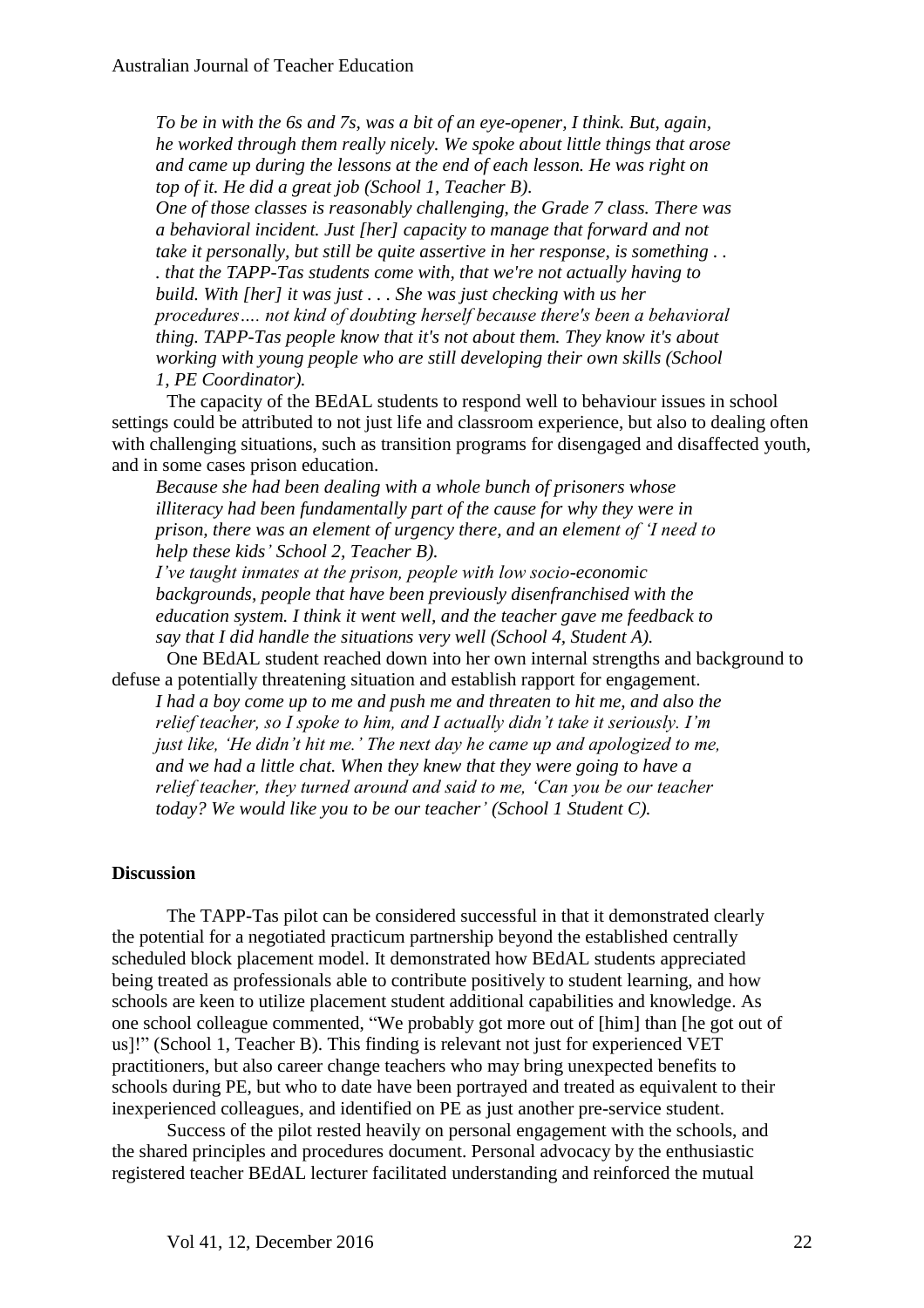benefits of the TAPP-Tas model. The research follow-up underscored that TAPP-Tas was focused on developing genuine partnerships to maximize future returns for both schools and student teachers.

A number of issues remain unresolved and form part of an ongoing action research project to address the specific needs of this unique student cohort in a rapidly changing preservice teacher education landscape. These include:

- Examining the potential and mechanisms for scalability to a larger program, particularly through involvement of distance program partners such as TAFE Queensland.
- Applicability and transferability of the findings and literature guidance to a fully online program with students in diverse locations, particularly through the use of connective learning technologies
- Resolving the sustainability issue. A partnership such as TAPP-Tas demands investment in staff and time to implement, develop, and sustain the system and associated relationships.
- Examining how to engage school systems and governments in a new paradigm of teacher education where participation in the practicum is valued and encouraged through organizational and financial support.

# **Conclusion**

Although a very limited entry into the world of PE partnerships, TAPP-Tas has yielded valuable learning for the Applied Learning team at this regional medium sized university. We feel justified in experimenting with a new approach to benefit both our students and schools, and by extension school students, rather than comfortably adhering to the established traditional model. Rather than find *the solution*, we have identified further directions for experimentation and research, in particular the challenging issue of PE partnerships for online distance teacher education. Recent accreditation under new AITSL guidelines provides an additional impetus for further experimentation that should continue as the TEMAG (2014) changes continue to be rolled out. Thinking beyond our particular program, we are left wondering whether teacher education institutions might develop multiple forms of partnership influenced by the level of the program – undergraduate, postgraduate, and non-traditional – and the form of delivery – on-campus, blended, or fully online. The future is unclear and uncertain, but in a rapidly changing teacher education world, perhaps the motto of the Special Air Service may be most appropriate – *Who dares, wins!*

# **References**

- Allen, J., Ambrosetti, A., & Turner, D. (2013). How school and university staff perceive the pre-service teacher education practicum: A comparative study. *Australian Journal of Teacher Education*, 38 (4), 108-128. https://doi.org/10.14221/ajte.2013v38n4.9
- Allen, J.M., & Wright, S.E. (2014). Integrating theory and practice in the pre-service teacher education program*. Teachers and Teaching: theory and practice*, 20 (2), 136-151. https://doi.org/10.1080/13540602.2013.848568
- Anagnostopolous, D., Smith, E.R., & Basmadjian, K.G. (2007). Bridging the universityschool divide: horizontal expertise and the 'two-worlds pitfall'. *Journal of Teacher Education*, 58 (2), 138-152 https://doi.org/10.1177/0022487106297841